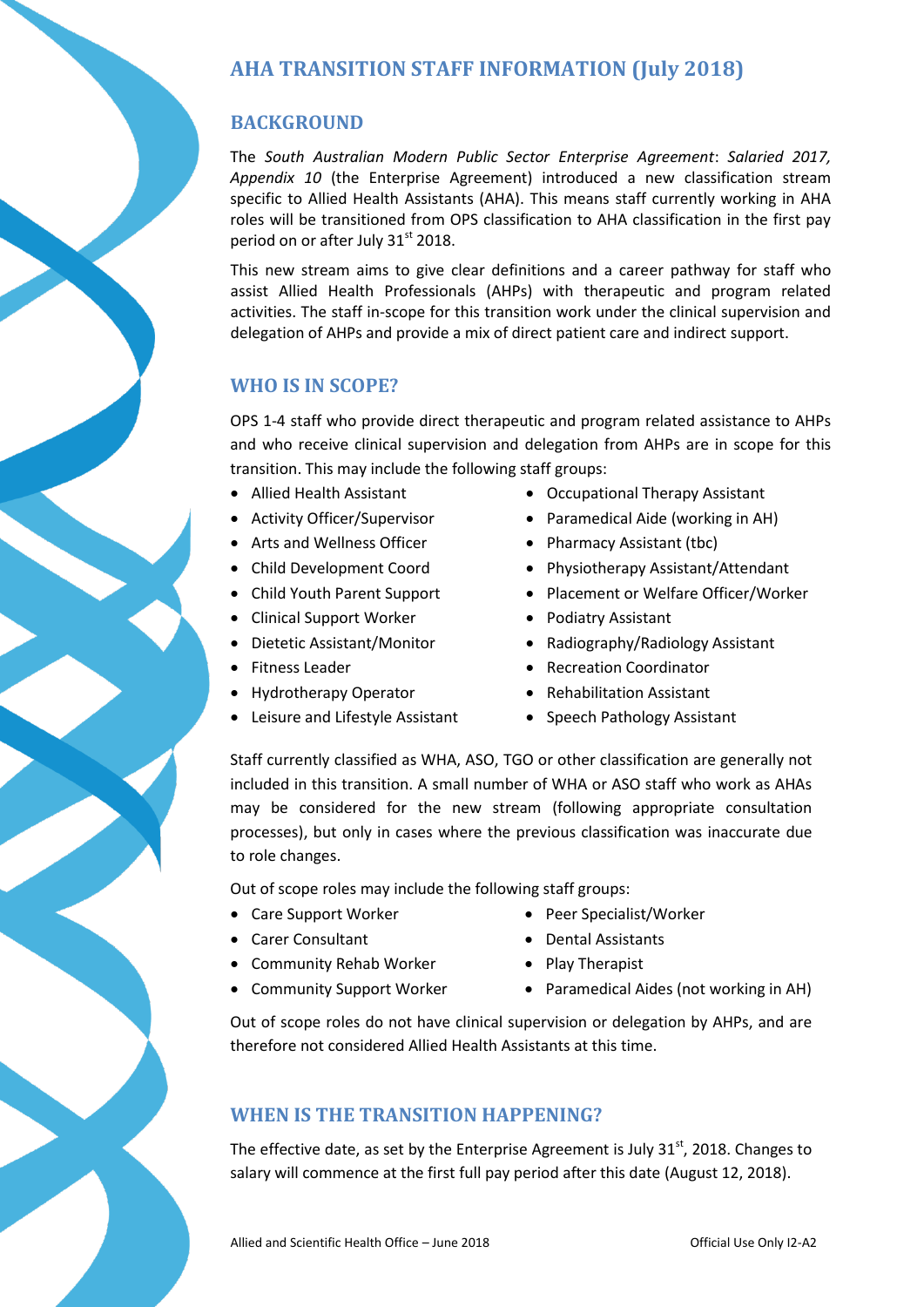# **AHA TRANSITION STAFF INFORMATION (July 2018)**

## **WHAT QUALIFICATIONS ARE REQUIRED IN THE NEW STREAM?**

The Enterprise Agreement introduces new minimum qualifications for AHA level 2, 3 and 4. These minimum requirements are:

AHA-2 - Must hold or be undertaking a Certificate 3 in Allied Health Assistance or equivalent.

AHA-3 and AHA-4 – Must hold a minimum or Certificate 4 in Allied Health Assistance or equivalent.

For current staff transitioning into the new AHA stream, assessment of 'equivalency' to these minimum qualifications may include recognition of work experience as well as relevant alternate qualifications. Other Certificate level qualifications in Health, Disability or Individual Support, Mental Health and Welfare or Allied Health Professional university study may all be considered equivalent at various levels.

Staff who do not hold the minimum qualifications for their new classification will have the option to apply for Recognition of Prior Learning (RPL) to confirm 'equivalency'.

## **WHAT LEVEL WILL I TRANSITION TO?**

The Enterprise Agreement outlines new work level definitions that describe the work tasks, duties and responsibilities of staff at each level (AHA 1-4). These definitions are somewhat different to the work levels previously used under the OPS classification. This change in definitions means some staff may be eligible to be translated upwards to a higher classification (with an associated salary increase). This translation does not impact the job role you have or the work you will be expected to do.

#### **OPS-1 Staff**

The Enterprise Agreement states that AHA-1 level staff will be progressed up to AHA-2 after 6 months employment or on completion of Certificate 3 in Allied Health Assistance, whichever is the sooner and only when work performance has been satisfactory. OPS-1 staff who have been employed for more than 6 months or who hold a Certificate 3 in Allied Health Assistance will be directly translated up to AHA-2 level (unless there is unsatisfactory work performance).

#### **OPS-2 and OPS-3 Staff**

In this initial transition process some OPS-2 staff will transition directly to AHA-2 and others may be eligible to translate up to AHA-3. Similarly some OPS-3 staff will transition directly to AHA-3 and others may be eligible to translate up to AHA-4. To determine the roles that are eligible to be translated upwards, a *Manager Initiated Translation Assessment* will be completed by managers for all OPS-2 and OPS-3 roles. This assessment will compare your current work tasks, responsibilities and duties against the new work level definitions and your manager will determine if your new

If an employee disagrees with the new classification level determined by the *Manager Initiated Translation Assessment*, they are able to submit an *AHA Re-Classification* (employee initiated) application. This is a simplified re-classification application that is specific to Allied Health Assistants.

classification is at the same level as your current OPS level or at a higher level.